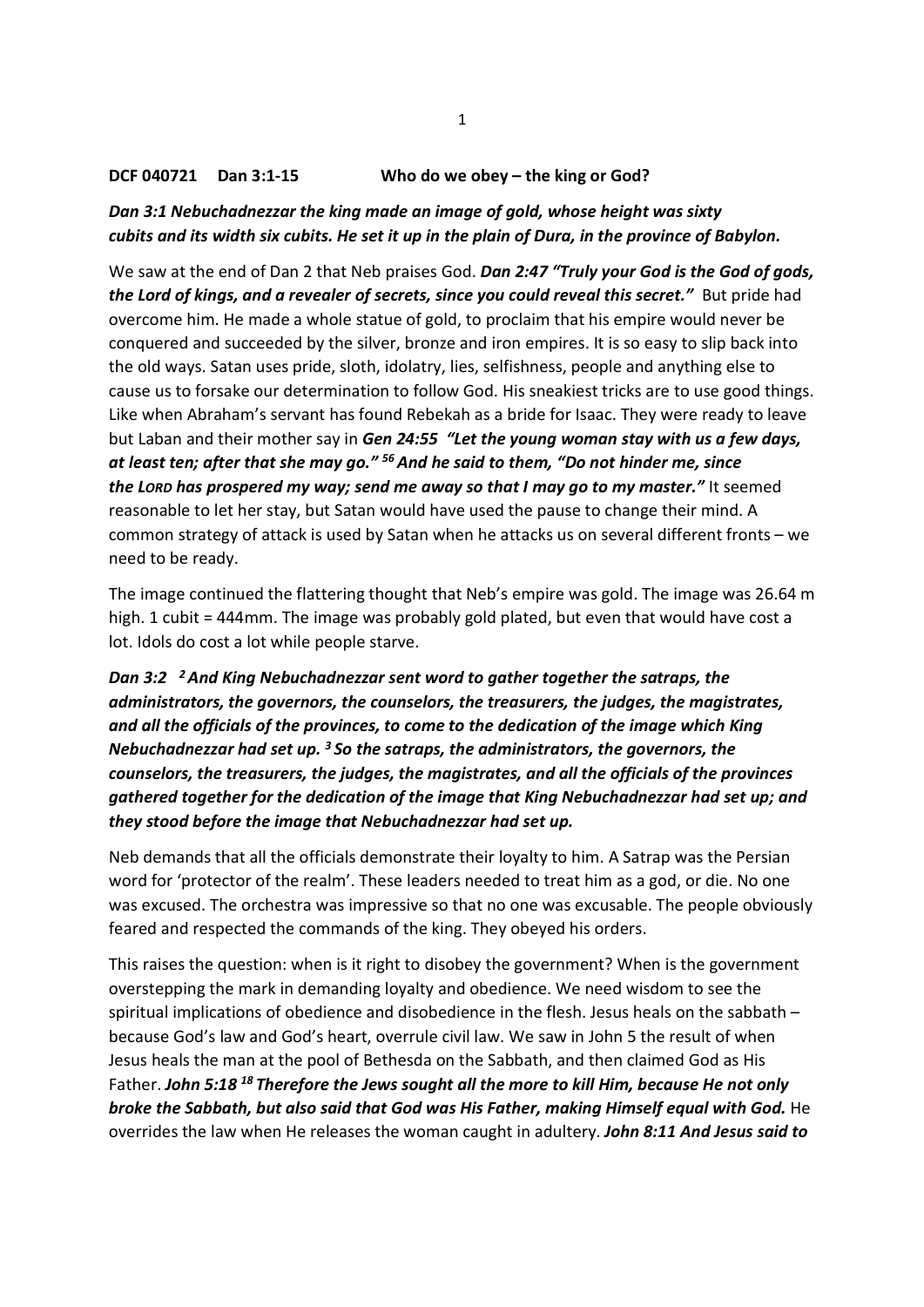her, "Neither do I condemn you; go and sin no more." Lev 20:10 … the adulterer and the adulteress, shall surely be put to death.

Paul teaches in Rom 13:1 Let every soul be subject to the governing authorities. For there is no authority except from God, and the authorities that exist are appointed by God. In Acts 15 the church is divided over circumcision being essential for salvation. Acts 15:1 "Unless you are circumcised according to the custom of Moses, you cannot be saved." That rule is abandoned.

Then in Acts 4:18 Peter and John are commanded not to speak at all nor teach in the name of Jesus.  $^{19}$  But Peter and John answered and said to them, "Whether it is right in the sight of God to listen to you more than to God, you judge.  $^{20}$  For we cannot but speak the things which we have seen and heard." So, the ultimate authority is God. Our behavior must place the kingdom of God and His will, as a priority. God looks at our heart, for the reason behind our actions. Jer 17:10 I, the LORD, search the heart, I test the mind, even to give every man according to his ways, according to the fruit of his doings.

One further example is in Exodus 1 when the Hebrew midwives are instructed by the king of Egypt: if it is a son you shall kill him. (v16). Now the midwives do not obey the king, but lie to him. Ex 1:17<sup>17</sup> But the midwives feared God, and did not do as the king of Egypt commanded them, but saved the male children alive.  $^{18}$  So the king of Egypt called for the midwives and said to them, "Why have you done this thing, and saved the male children alive?" <sup>19</sup> And the midwives said to Pharaoh, "Because the Hebrew women are not like the Egyptian women; for they are lively and give birth before the midwives come to them." <sup>20</sup> Therefore God dealt well with the midwives, and the people multiplied and grew very mighty. So, God approved of their action, even though it was a lie. Our God looks at our heart.

When we pray for wisdom, we learn to separate the spirit from the flesh. Rules are good, but the first and highest commandment is Mark 12:30 ... you shall love the LORD your God with all your heart, with all your soul, with all your mind, and with all your strength.' See and note, our heart takes priority. Then comes our soul or person. Who we become is defined by what we are born into, plus our trials plus our spirit. These are the three witness in 1 John 5:8  $8$  And there are three that bear witness on earth: the Spirit, the water, and the blood;…

Dan 3:4 <sup>4</sup>Then a herald cried aloud: "To you it is commanded, O peoples, nations, and languages,  $5$  that at the time you hear the sound of the horn, flute, harp, lyre, and psaltery, in symphony with all kinds of music, you shall fall down and worship the gold image that King Nebuchadnezzar has set up;  $6$  and whoever does not fall down and worship shall be cast immediately into the midst of a burning fiery furnace."

How many images do we worship in our community? An idol is something or someone we place in priority before God. It is anything that takes our time, career, cars, friends and family, pets, entertainment, sporting team, gadgets, clothes, money, food, pride, priority from God. These things can be in our lives, but they must not push God out of first place. Even health and safety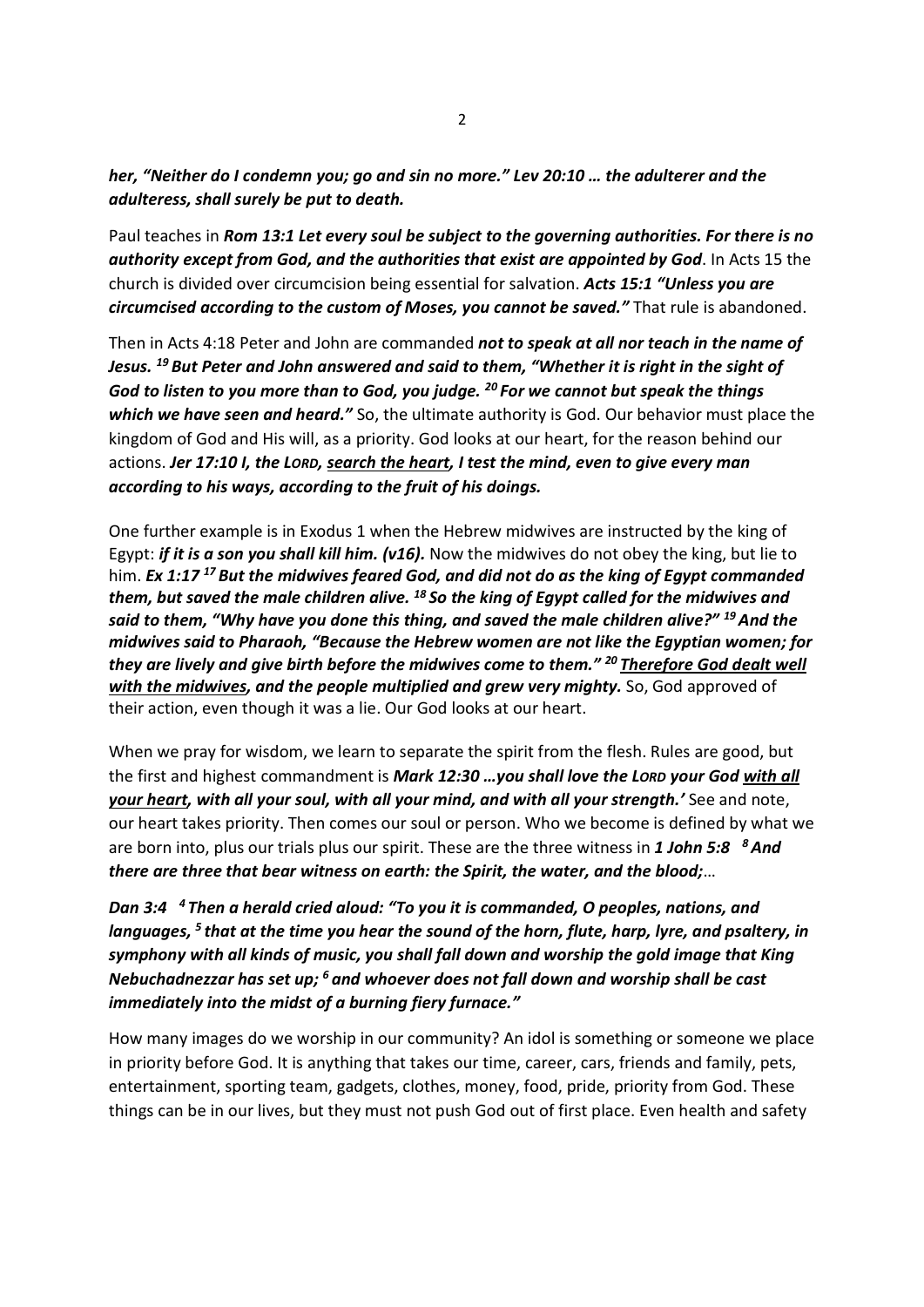can become a priority in place of God. Col 3:5<sup>5</sup> Therefore put to death your members which are on the earth: fornication, uncleanness, passion, evil desire, and covetousness, which is idolatry.  $6$  Because of these things the wrath of God is coming upon the sons of disobedience,  $<sup>7</sup>$  in which you yourselves once walked when you lived in them.</sup>

Sometimes our image in the community is an idol. We want people to see us as important. You can spot idols if any criticism is received with anger. Try criticizing abortion, or porn, or LGBT, or smoking ceremonies in public. Sometimes good causes can be idolatry.

It is a political ruse used by politicians to pretend they are Christians. They will do anything to win a vote. We saw that in Biden who openly supports abortion, and the LGBTQ movement and yet, goes to church. Putin is also reported as going to Church. 3/3/20 BBC News: Russian President Vladimir Putin wants marriage to be defined as the union of a man and woman in a revised constitution, ruling out gay marriage.

22/2/19: Putin often invokes the Russian Orthodox Church in his public speeches, giving the church a much more prominent place in Russian political life than under his predecessors.





We notice here mind control. We see it in North Korea, where everyone claps so well. On 30/8/18 Ri Yong Jin was executed after he dozed off during a meeting presided over by Kim Jong Un. We see it here in WA, when the Media failed to report on a rally against abortion, at Parliament House by over 3000 people. Smoking ceremonies are another example of demonic worship. There is an evil spirit behind the deception, which is the devil. Our only defence is to soak ourselves in the Word of God. Our primary loyalty is not to Australia, nor Aussie culture, nor DCF but to God. Thy KINGDOM come.

Dan 3:7  $\frac{7}{5}$  So at that time, when all the people heard the sound of the horn, flute, harp, and lyre, in symphony with all kinds of music, all the people, nations, and languages fell down and worshiped the gold image which King Nebuchadnezzar had set up.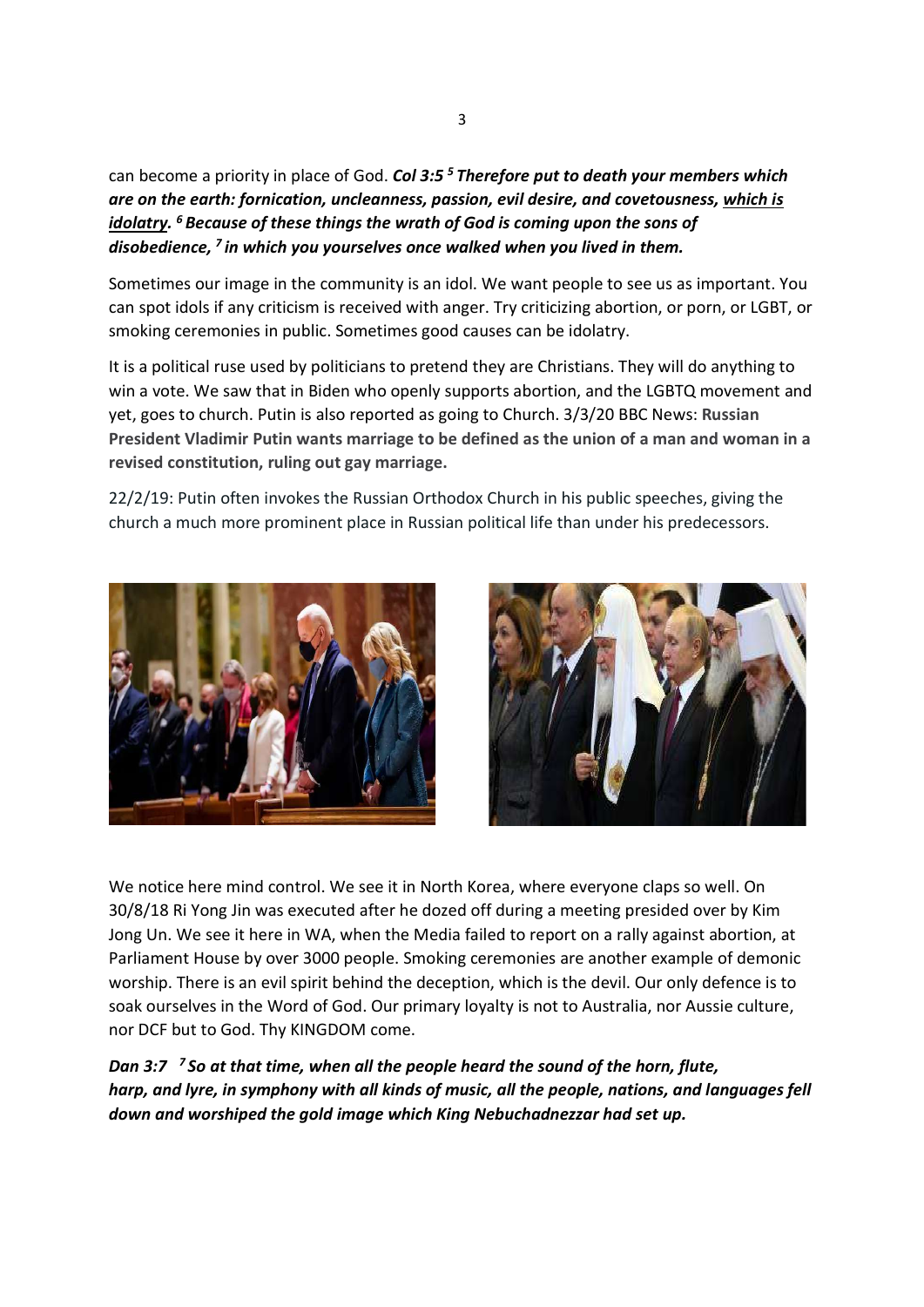Music is a very powerful component of worship – used by satan and God. Music has a definite place in heaven. Rev 5:8 talking about the 24 elders ... the 24 elders fell down before the Lamb, each having a harp ... We see the satanic affect when pop-concert crowds raise their hands and sway to words that have nothing to do with the worship of the one and only true God.

1 John 4:3 … every spirit that does not confess that Jesus Christ has come in the flesh is not of God. And this is the spirit of the Antichrist, which you have heard was coming, and is now **already in the world.** The danger is that people are sucked in by the seemingly harmless act and innocent song to accept the spirit behind the singer.

Martin Iles: Truth is most offensive when it is most relevant.

Daniel 3:8<sup>8</sup> Therefore at that time certain Chaldeans came forward and accused the Jews.  $9$  They spoke and said to Kina Nebuchadnezzar, "O kina, live forever!  $^{10}$  You, O kina, have made a decree that everyone who hears the sound of the horn, flute, harp, lyre, and psaltery, in symphony with all kinds of music, shall fall down and worship the gold image;  $^{11}$  and whoever does not fall down and worship shall be cast into the midst of a burning fiery furnace. <sup>12</sup> There are certain Jews whom you have set over the affairs of the province of Babylon: Shadrach, Meshach, and Abed-Nego; these men, O king, have not paid due regard to you. They do not serve your gods or worship the gold image which you have set up."

There has been hatred of the Jews throughout history. In last week's homework I showed you a map of Psalm 83, where the enemies had said v4 "Come, and let us cut them off from being a nation, that the name of Israel may be remembered no more." This hatred for God's people  $-$ Jews and Christians, comes from satan's hatred of God. He knows his time is short. Rev 12:12 For the devil has come down to you, having great wrath, because he knows that he has a short time."

There would have been hundreds of leaders in the empire, but these Jews were spied on and dobbed in. Their enemies looked for an opportunity to attack them, especially as they had been promoted to high positions. These 3 men did not lodge any protest, they simply refused to worship the image. Their actions were not public, but neither was it a secret. Barnabas Fund has regular prayer requests for Christian families who are spied on and persecuted. Supporting and funding our brothers and sisters in these countries must be a priority in how we spend our money.

Dan 3:13<sup>13</sup> Then Nebuchadnezzar, in rage and fury, gave the command to bring Shadrach, Meshach, and Abed-Nego. So they brought these men before the king. <sup>14</sup> Nebuchadnezzar spoke, saying to them, "Is it true, Shadrach, Meshach, and Abed-Nego, that you do not serve my gods or worship the gold image which I have set up?  $15$  Now if you are ready at the time you hear the sound of the horn, flute, harp, lyre, and psaltery, in symphony with all kinds of music, and you fall down and worship the image which I have made, good!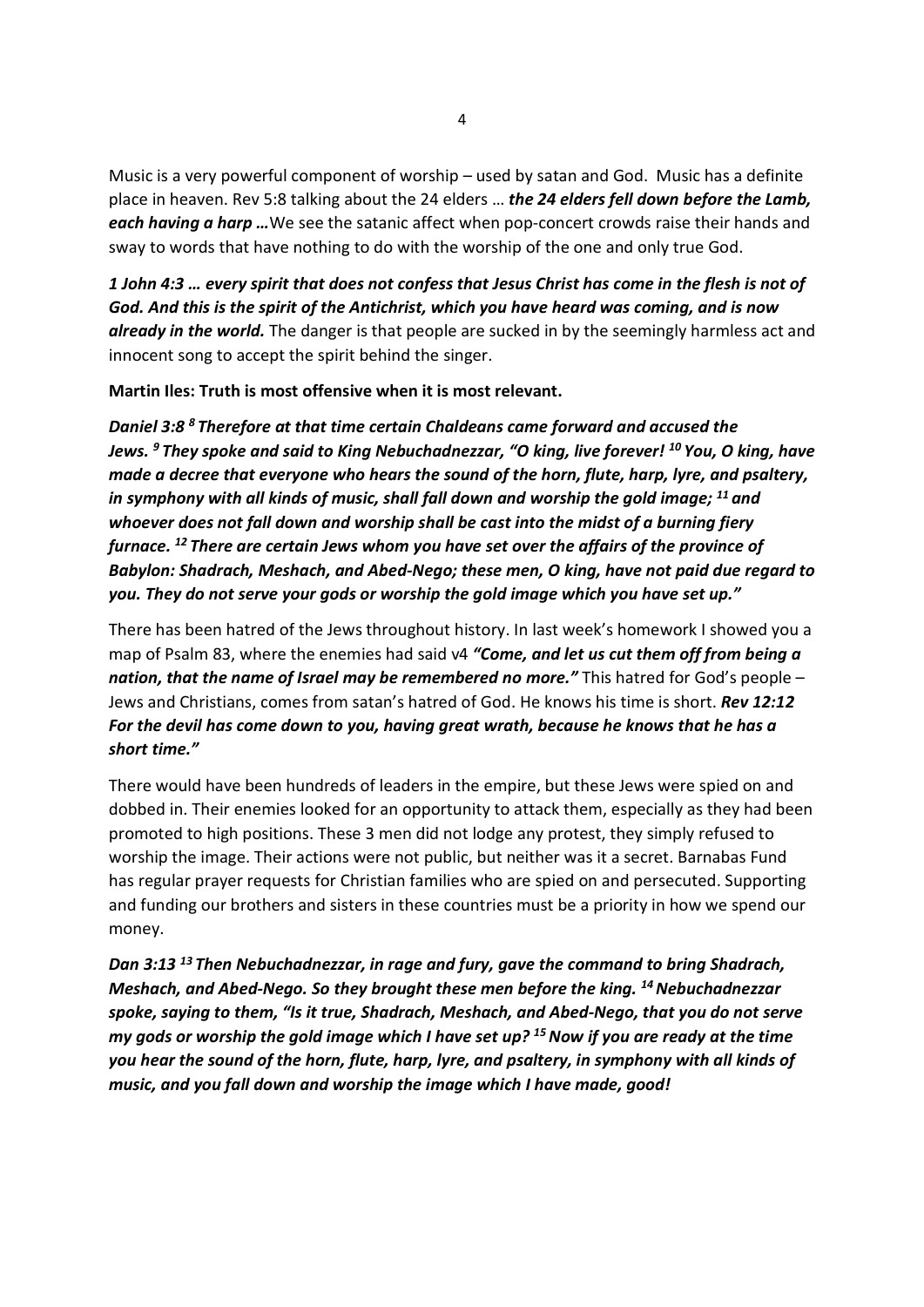Neb was furious. He had already acknowledged God when Daniel interpreted his dream. But power and pride had consumed him. He could not back down, without seeming powerless and foolish. Even though he had acknowledged God after the dream, he had not walked with Him. The world seduces us away from God if we make no effort to maintain a walk with Him. John 15:4<sup>4</sup> Abide in Me, and I in you. As the branch cannot bear fruit of itself, unless it abides in the vine, neither can you, unless you abide in Me.

Shadrach, Meshach and Abed-Nego maintained their stand for God. It is one thing to make a stand for God, but then when we are pressed, it takes a lot of courage to still stand.

King David begins his reign, standing strong for God. He then commits adultery with Bathsheba, murders Uriah, after lying to him. But he repents. Elijah prays and stops the rain for 3 years, sees miracles and life restored. But flees for his life in fear of Jezebel. Peter stood strong for Jesus, and witnessed miracles. But after following Jesus on the day of His arrest, he denies his Lord 3 times.

I think a possible difference is that there were 3 men in this event. It is desperately important for us to strengthen one another. 1 Thess 5:11  $^{11}$  Therefore comfort each other and edify one another, just as you also are doing. The word 'comfort' is also translated 'encourage' (parakaleite). Fellow Christians are our family. It is an alarming reality that we fail continually. But as we share our fears and failures, we can also encourage each other.

But then Neb gives the 3 men an opportunity to obey. He asks: 'is it true?' This is also an opportunity for Satan to undo their courage. To stand is one thing. But to keep on standing is tougher. Eph 6:13 .. and having done all, to stand. It is not the time to relax. Heb 12:1 tells us to .. lay aside every weight and the sin which so easily ensnares us, and let us run with endurance the race that is set before us.

## Dan 3:15 But if you do not worship, you shall be cast immediately into the midst of a burning fiery furnace. And who is the god who will deliver you from my hands?"

The very first commandment is Ex 20:3 You shall have no other gods before Me. They were teenagers when they had been captured, but their parents had taught them well. Somehow, by their words and their example, their parents had engraved on their hearts, the law of God.

I remember 2 things mainly about Gran. One was: she cried when the Cisco Kid was on TV. I understood years later, the heads of the 4 chiefs in Ipoh Malaya, were on the 4 corners of the main street of town, when the Japanese conquered the country. The second thing was her Bible was open in the lounge, she read it always. There are seeds that you plant in children and grandchildren and students, that may take years to grow. But plant them for Jesus.

The pride of the king is blatant. He asks: And who is the god who will deliver you from my hands?" Neb is about to have his question answered.

Last Hymn: Abide in Me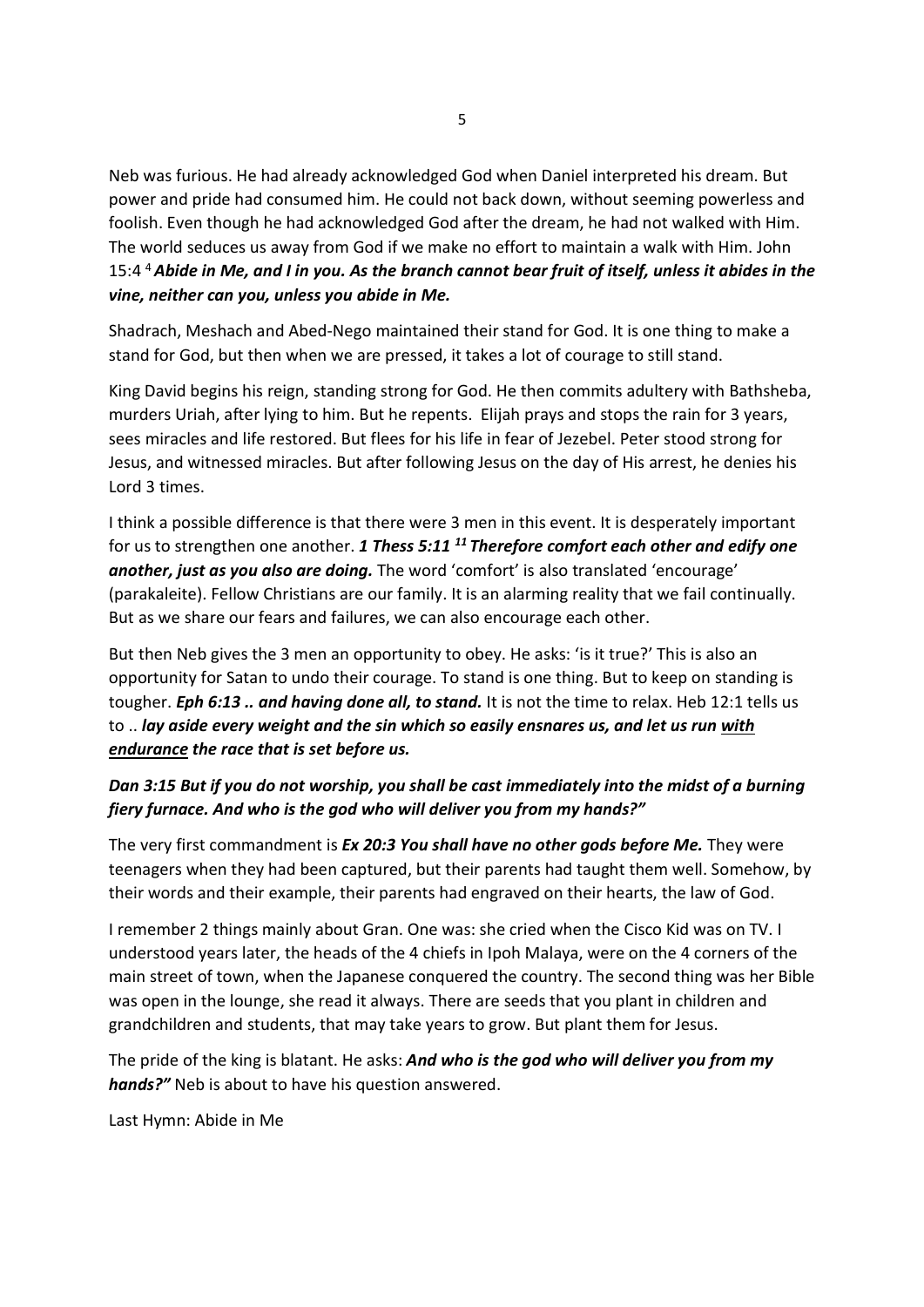Homework for Dan 3:1-15:

- S, M and A disobey the king. Are there rules you feel compelled to challenge today?
- What does it mean to love God with all your heart?
- Can you think of politicians who have professed to be Christians, just to get the Christian votes?
- In Ex 1 the midwives lie, and yet God rewards them. Why?
- God has given you some close friends. How can you build them us?
- Is there anything about your walk with God that you have inherited from your parents, and what have you passed on?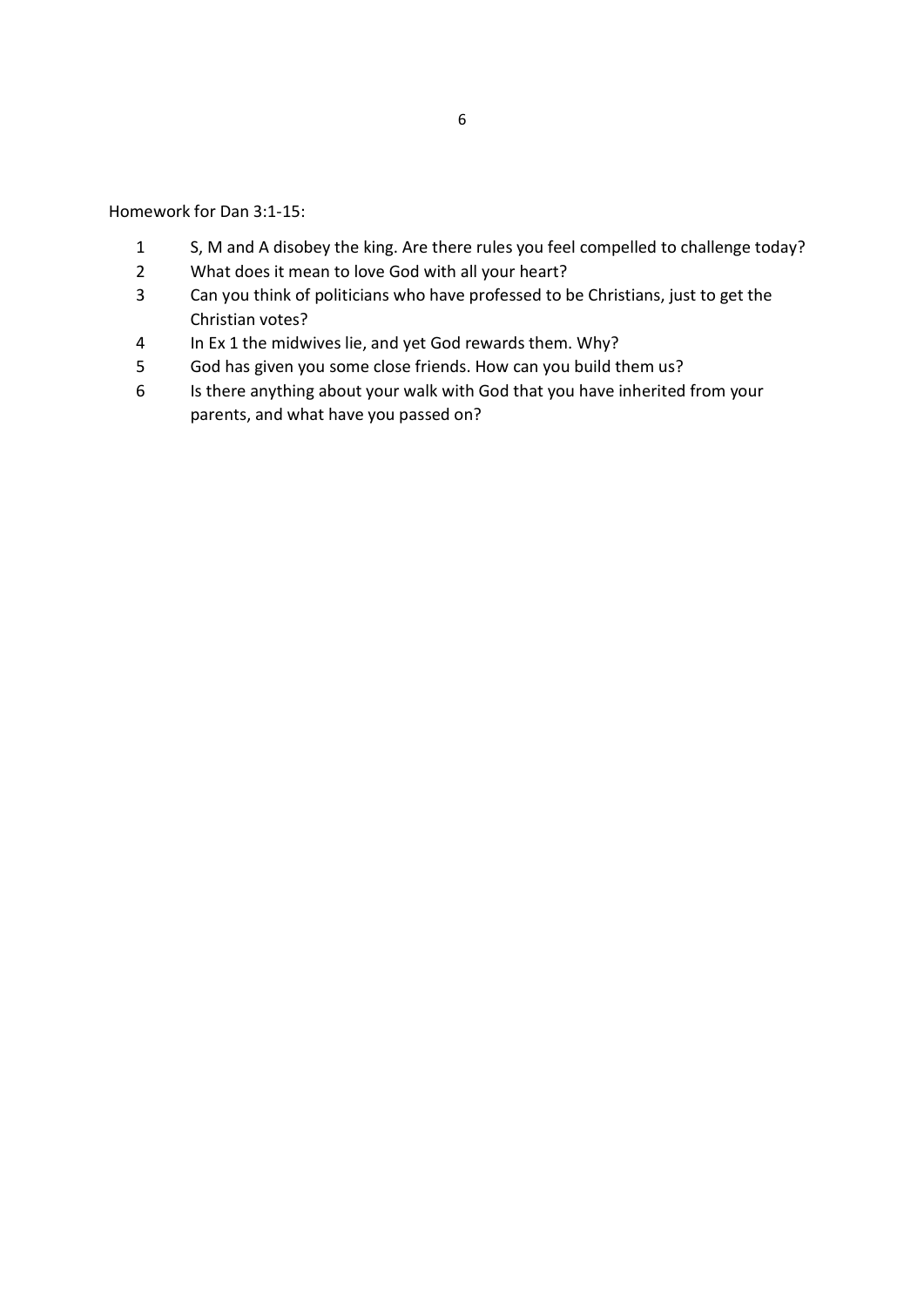## Order of Service:

1. Welcome:

This service is recorded as we are limited to 20 people and masks are mandatory. For the hymns please click on the link OR copy and paste the link. Skip any adverts. Pause to pray.

- 2. Open Prayer: Let us open in prayer: Lord we want to thank you that nothing can stop us coming to You. Thank You for always being accessible to us. Thank you for making us alive in the Spirit so that we are not limited in the flash – with lockdowns and masks.
	- The sick. We pray for those who are sick. Allow God to bring people to your mind. We pray for healing for them.
	- The lonely. We pray too for the lonely especially in these Covid times, with lockdowns. We pray against depression and loneliness. We thank you for phones and emails, so that we can maintain contact. Help us Lord to reach out to them.
	- Those suffering financially. We pray too Lord for those whose incomes have been affected by Covid. We pray that they will be covered and protected in these times.
	- Us to learn from Daniel. We pray Lord too that we will learn whatever Your Spirit wants to teach us from the studies in Daniel. We break down every barrier that would block us from learning and coming to You. Thank You Lord, that Your Word is always full of wisdom for us.

### Amen

- 3 Song: O Praise the Name I cast my mind. https://www.youtube.com/watch?v=LqBpifDpNKc Pause to pray a prayer of praise.
- 4 Song: Tell out my Soul https://www.youtube.com/watch?v=qf3mgRUZkAk Pray for an alertness and courage and determination to speak out for Jesus.
- 5 Collection: Thank God for supplying all our needs, so that in this land we have food and shelter. Ask for Him to guide our finances, to build His kingdom.
- 6 Hymn: Praise my Soul the King of Heaven https://www.youtube.com/watch?v=6-W74SzQZe0 What words caught your attention? "His grace and favour?", "well our feeble frame...", one day we will "behold Him face to face". Pray as God leads you.

## 7 Prayers:

Pause to pray:

- for those from DCF that God brings to your mind,
- For our government,
- For our prodigals,
- For Darlington and the suburb you live in,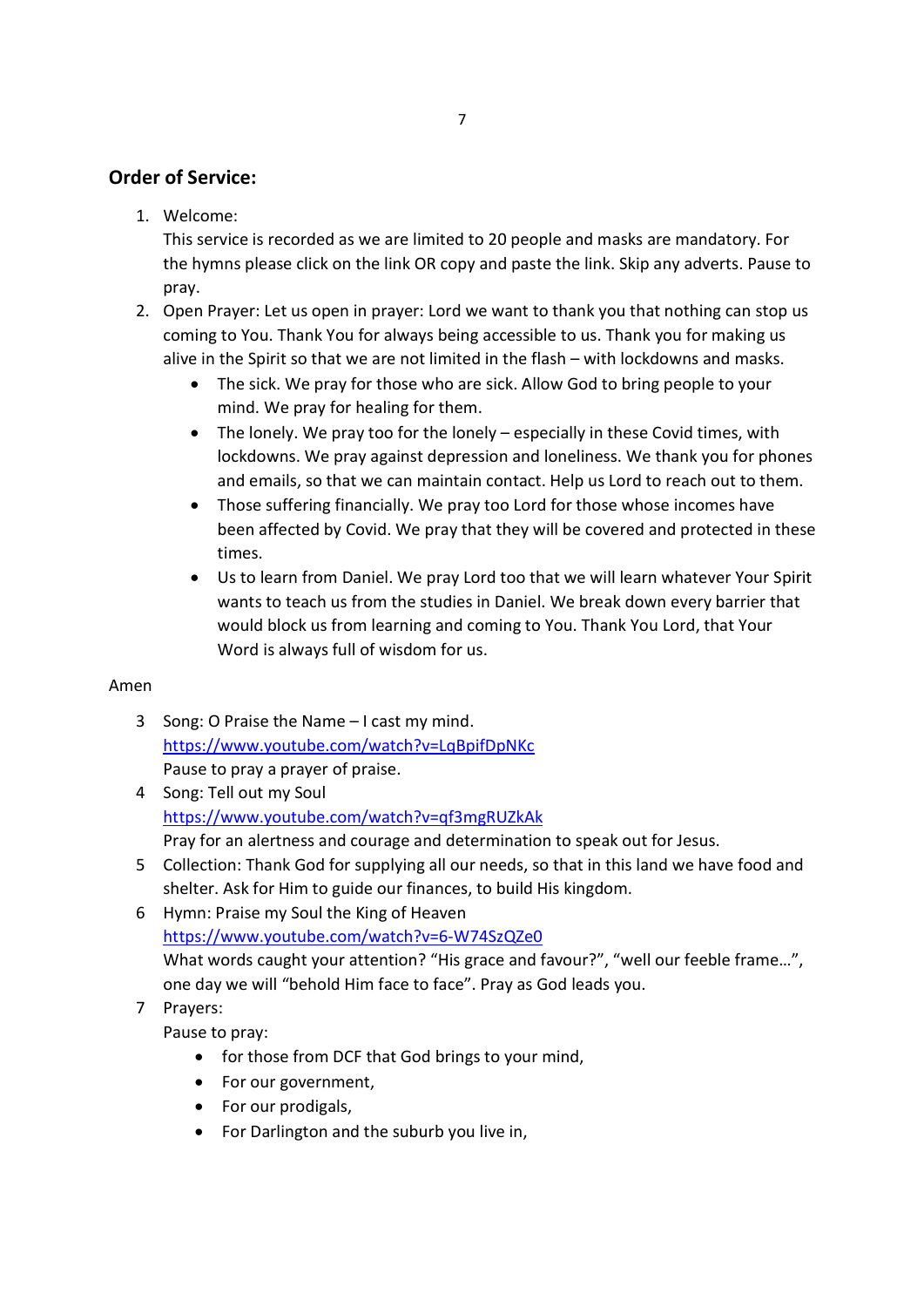- For your family and friends,
- Ask God to bring people to your mind pray for them.
- Ask God what barriers need broken Smash them in Jesus' name.
- Ask God to show you what sins need confessing confess and accept His forgiveness.
- 8 Song: Great is Thy Faithfulness https://www.youtube.com/watch?v=ErwiBz1QA4o

Praise God for His faithfulness

- 9 Song: When we all get to heaven https://www.youtube.com/watch?v=4EO87D4AM9k Pray rejoicing for this great hope – when we all get to heaven.
- 10 Prayer for sermon Lord we pray for your anointing as we open the Word of God. We pray for others who are listening or reading the sermon – that Your Holy Spirit will teach us wonderful things.
- 11 Sermon: Click on the sermon or read the notes.
- 12 Final song: Abide with me https://www.youtube.com/watch?v=\_7rrg\_jP-Hc

#### Abide with Me Lyrics

Abide with me; fast falls the eventide; The darkness deepens; Lord, with me abide; When other helpers fail and comforts flee, Help of the helpless, oh, abide with me.

Swift to its close ebbs out life's little day; Earth's joys grow dim, its glories pass away; Change and decay in all around I see— O Thou who changest not, abide with me.

I need Thy presence every passing hour; What but Thy grace can foil the tempter's pow'r? Who, like Thyself, my guide and stay can be? Through cloud and sunshine, Lord, abide with me.